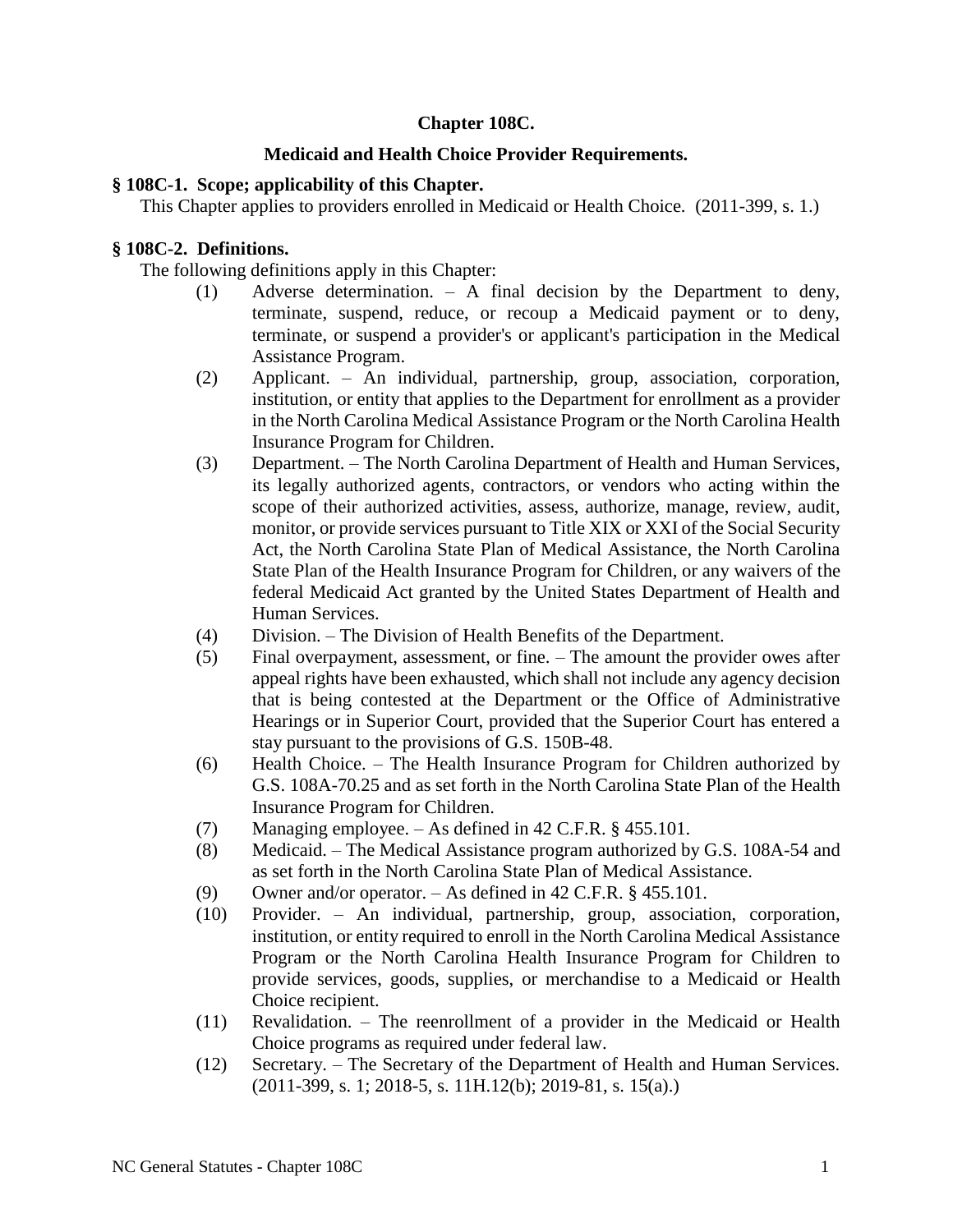#### **§ 108C-2.1. Provider application and revalidation fee.**

(a) Each provider that submits an application to enroll in the Medicaid program shall submit an application fee. The application fee shall be the sum of the amount federally required and one hundred dollars (\$100.00).

(b) The fee required under subsection (a) of this section shall be charged to all providers at revalidation every five years. (2017-57, s. 11H.3; 2021-62, s. 4.5.)

### **§ 108C-3. Medicaid and Health Choice provider screening.**

(a) Provider Screening. – The Department shall conduct provider screening of Medicaid and Health Choice providers in accordance with applicable State or federal law or regulation.

(b) Enrollment Screening. – The Department must screen all initial provider applications for enrollment in Medicaid and Health Choice, including applications for a new practice location, and all revalidation requests based on Department assessment of risk and assignment of the provider to a categorical risk level of "limited," "moderate," or "high." If a provider could fit within more than one risk level described in this section, the highest level of screening is applicable.

(c) Limited Categorical Risk Provider Types. – The following provider types are hereby designated as "limited" categorical risk:

- (1) Ambulatory surgical centers.
- (1a) Behavioral health and intellectual and developmental disability provider agencies that are nationally accredited by an entity approved by the Secretary.
- (2) End-stage renal disease facilities.
- (3) Federally qualified health centers.
- (4) Health programs operated by an Indian Health Program (as defined in section 4(12) of the Indian Health Care Improvement Act) or an urban Indian organization (as defined in section 4(29) of the Indian Health Care Improvement Act) that receives funding from the Indian Health Service pursuant to Title V of the Indian Health Care Improvement Act.
- (5) Histocompatibility laboratories.
- (6) Hospitals, including critical access hospitals, Department of Veterans Affairs Hospitals, and other State or federally owned hospital facilities.
- (6a) Licensed outpatient behavioral health providers.
- (7) Local Education Agencies.
- (8) Mammography screening centers.
- (9) Mass immunization roster billers.
- (10) Nursing facilities, including Intermediate Care Facilities for Individuals with Intellectual Disabilities.
- (11) Organ procurement organizations.
- (12) Physician or nonphysician practitioners (including nurse practitioners, CRNAs, physician assistants, physician extenders, occupational therapists, speech/language pathologists, chiropractors, and audiologists), optometrists, dentists and orthodontists, and medical groups or clinics.
- (13) Radiation therapy centers.
- (14) Rural health clinics.
- (15) Hearing aid dealers.
- (16) Portable X-ray suppliers.
- (17) Religious nonmedical health care institutions.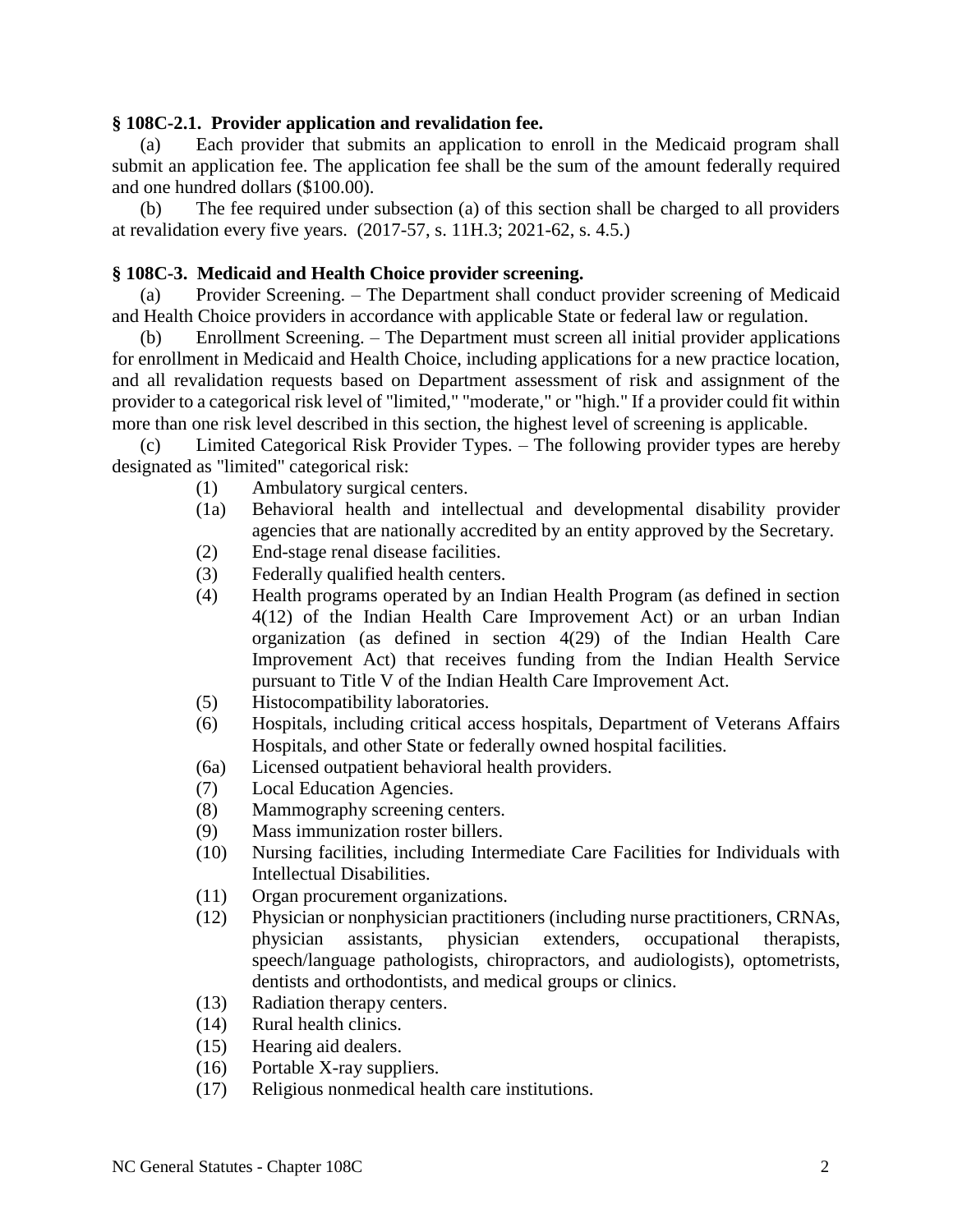- (18) Registered dieticians.
- (19) Clearinghouses, billing agents, and alternate payees.
- (20) Local health departments.

(d) When the Department designates a provider as a "limited" categorical level of risk, the Department shall conduct such screening functions as required by federal law.

(e) Moderate Categorical Risk Provider Types. – The following provider types are hereby designated as "moderate" categorical risk:

- (1) Ambulance services.
- (2) Comprehensive outpatient rehabilitation facilities.
- (3) Repealed by Session Laws 2018-5, s. 11H.12(a), effective June 12, 2018.
- (4) Repealed by Session Laws 2013-378, s. 6, effective October 1, 2013.
- (5) Hospice organizations.
- (6) Independent clinical laboratories.
- (7) Independent diagnostic testing facilities.
- (8) Pharmacy Services.
- (9) Physical therapists enrolling as individuals or as group practices.
- (10) Revalidating adult care homes delivering Medicaid-reimbursed services.
- (11) Revalidating agencies providing durable medical equipment, including, but not limited to, orthotics and prosthetics.
- (12) Revalidating agencies providing nonbehavioral health home- or community-based services pursuant to waivers authorized by the federal Centers for Medicare and Medicaid Services under 42 U.S.C. § 1396n(c).
- (13) Revalidating agencies providing private duty nursing, home health, personal care services or in-home care services, or home infusion.
- (14) Nonemergency medical transportation.

(f) When the Department designates a provider as a "moderate"' categorical level of risk, the Department shall conduct such screening functions as required by federal law and regulation.

(g) High Categorical Risk Provider Types. – The following provider types are hereby designated as "high" categorical risk:

- (1) Prospective (newly enrolling) adult care homes delivering Medicaid-reimbursed services.
- (2) Agencies providing behavioral health services, excluding (i) behavioral health and intellectual and developmental disability provider agencies that are nationally accredited by an entity approved by the Secretary and (ii) licensed outpatient behavioral health providers.
- (3) Repealed by Session Laws 2018-5, s. 11H.12(a), effective June 12, 2018.
- (4) Prospective (newly enrolling) agencies providing durable medical equipment, including, but not limited to, orthotics and prosthetics.
- (5) Agencies providing HIV case management.
- (6) Prospective (newly enrolling) agencies providing nonbehavioral health home- or community-based services pursuant to waivers authorized by the federal Centers for Medicare and Medicaid Services under 42 U.S.C. § 1396n(c).
- (7) Prospective (newly enrolling) agencies providing personal care services or in-home care services.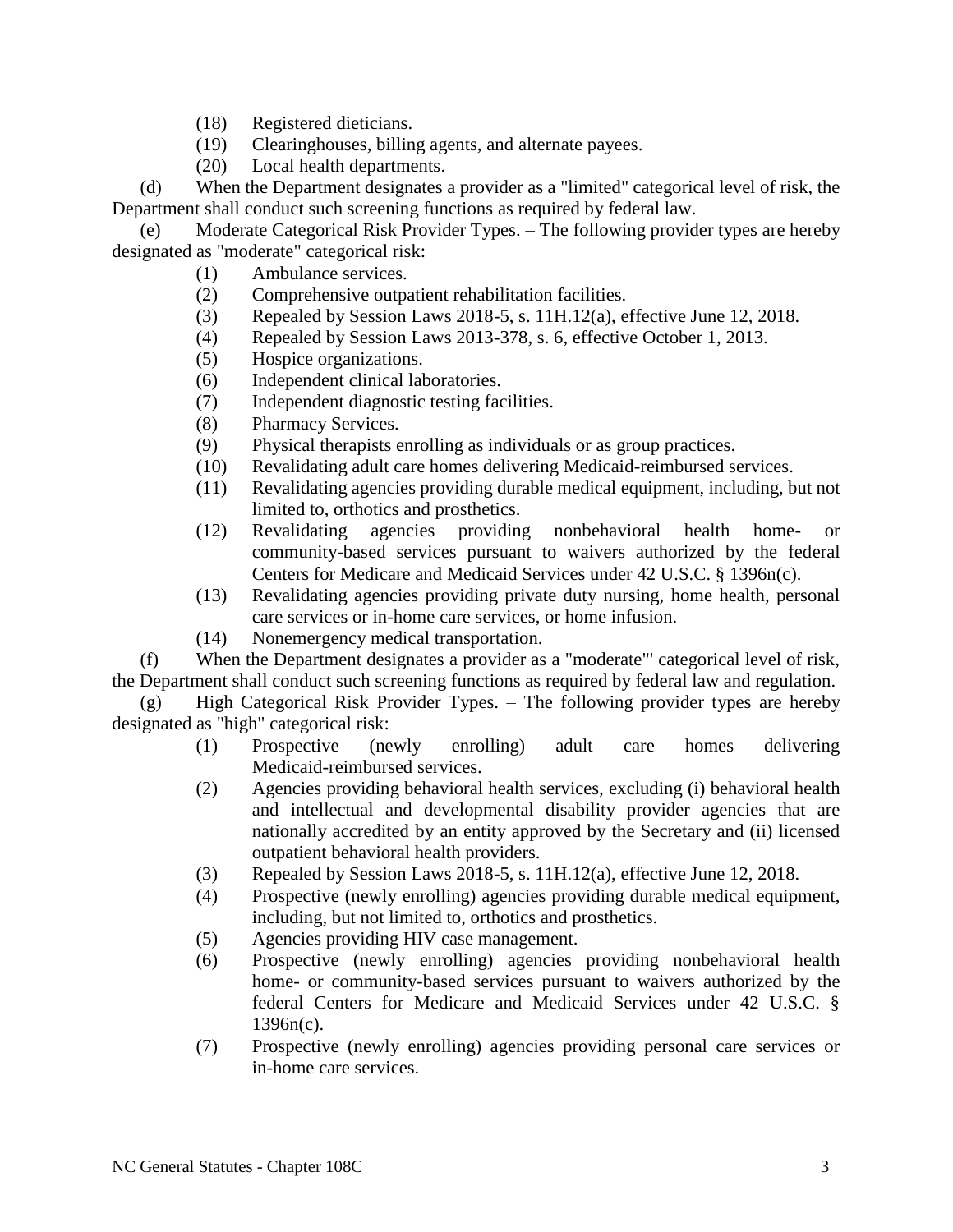- (8) Prospective (newly enrolling) agencies providing private duty nursing, home health, or home infusion.
- (9) Providers against whom the Department has imposed a payment suspension based upon a credible allegation of fraud in accordance with 42 C.F.R. § 455.23 within the previous 12-month period. The Department shall return the provider to its original risk category not later than 12 months after the cessation of the payment suspension.
- (10) Providers that were excluded, or whose owners, operators, or managing employees were excluded, by the U.S. Department of Health and Human Services Office of Inspector General, the Medicare program, or another state's Medicaid or Children's Health Insurance Program within the previous 10 years.
- (11) Providers who have incurred a Medicaid or Health Choice final overpayment, assessment, or fine to the Department in excess of twenty percent (20%) of the provider's payments received from Medicaid and Health Choice in the previous 12-month period. The Department shall return the provider to its original risk category not later than 12 months after the completion of the provider's repayment of the final overpayment, assessment, or fine.
- (12) Providers whose owners, operators, or managing employees were convicted of a disqualifying offense pursuant to G.S. 108C-4 but were granted an exemption by the Department within the previous 10 years.

(h) When the Department designates a provider as a "high" categorical level of risk, the Department shall conduct such screening functions as required by federal law and regulation.

(i) For providers dually enrolled in the federal Medicare program and Medicaid, the Department may rely on the results of the provider screening performed by Medicare contractors.

(j) For out-of-state providers, the Department may rely on the results of the provider screening performed by the Medicaid agencies or Children's Health Insurance Program agencies of other states. (2011-399, s. 1; 2013-378, s. 6; 2016-94, s. 12H.3(a); 2018-5, s. 11H.12(a).)

# **§ 108C-4. Criminal history record checks for certain providers.**

(a) The Department shall conduct criminal history records checks of provider applicants and enrolled providers in accordance with federal law and regulation.

(b) The Division shall deny enrollment or terminate the enrollment of a provider where any person with a five percent (5%) or greater direct or indirect ownership interest in the provider has been convicted of a criminal offense related to that person's involvement with the Medicare, Medicaid, or Health Choice program in the last 10 years, unless the Division determines that denial or termination of enrollment is not in the best interests of Medicaid and the State Medicaid agency documents that determination in writing. The Department shall honor civil and criminal settlement agreements entered into with a provider or any person with a five percent (5%) or greater direct or indirect ownership interest in the provider within 10 years of the effective date of this act.

(c) The Division may deny enrollment or terminate the enrollment of a provider subject to G.S. 108C-3(g) for any of the following offenses of the provider, an owner and/or operator, or employee if, after review of the seriousness, age, and other circumstances involving the offense, the Division determines it is in the best interest of the integrity of Medicaid or Health Choice to do so: any criminal offenses as set forth in any of the following Articles of Chapter 14 of the General Statutes: Article 5, Counterfeiting and Issuing Monetary Substitutes; Article 5A, Endangering Executive, Legislative, and Court Officers; Article 6, Homicide; Article 7B, Rape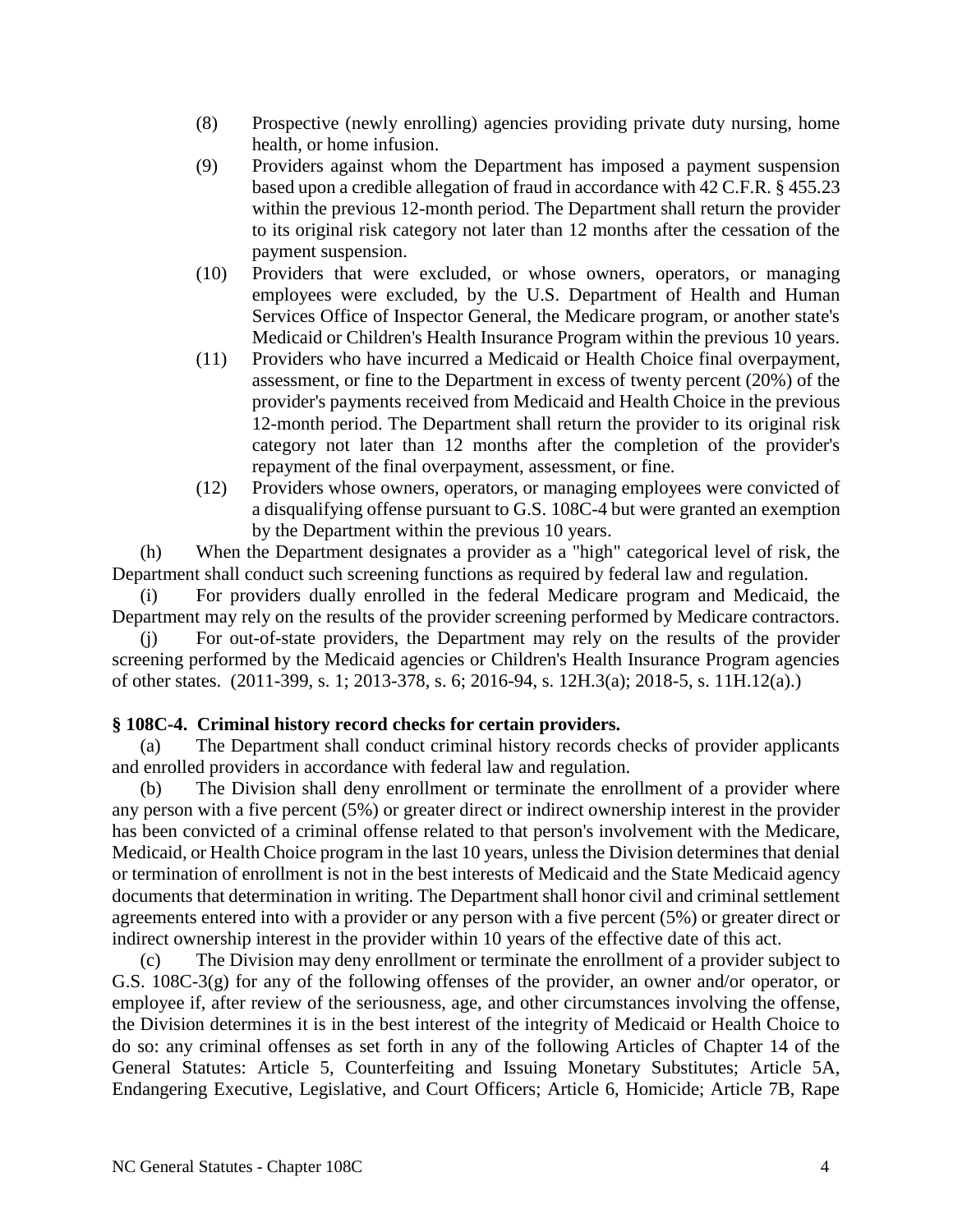and Other Sex Offenses; Article 8, Assaults; Article 10, Kidnapping and Abduction; Article 13, Malicious Injury or Damage by Use of Explosive or Incendiary Device or Material; Article 14, Burglary and Other Housebreakings; Article 15, Arson and Other Burnings; Article 16, Larceny; Article 17, Robbery; Article 18, Embezzlement; Article 19, False Pretenses and Cheats; Article 19A, Obtaining Property or Services by False or Fraudulent Use of Credit Device or Other Means; Article 19B, Financial Transaction Card Crime Act; Article 20, Frauds; Article 21, Forgery; Article 26, Offenses Against Public Morality and Decency; Article 26A, Adult Establishments; Article 27, Prostitution; Article 28, Perjury; Article 29, Bribery; Article 31, Misconduct in Public Office; Article 35, Offenses Against the Public Peace; Article 36A, Riots and Civil Disorders; Article 39, Protection of Minors; Article 40, Protection of the Family; Article 59, Public Intoxication; and Article 60, Computer-Related Crime. The crimes also include possession or sale of drugs in violation of the North Carolina Controlled Substances Act, Article 5 of Chapter 90 of the General Statutes, and alcohol-related offenses such as sale to underage persons in violation of G.S. 18B-302, or driving while impaired in violation of G.S. 20-138.1 through G.S. 20-138.5. (2011-399, s. 1; 2015-181, s. 47; 2015-181, s. 47.)

## **§ 108C-5. Payment suspension and audits utilizing extrapolation.**

(a) The Department may suspend payments to a provider in accordance with the requirements and procedures set forth in 42 C.F.R. § 455.23.

(b) In addition to the procedures for suspending payment set forth at 42 C.F.R. § 455.23, the Department may also suspend payment to any provider that (i) owes a final overpayment, assessment, or fine to the Department and has not entered into an approved payment plan with the Department or (ii) has had its participation in the Medicaid or Health Choice programs suspended or terminated by the Department. For purposes of this section, a suspension or termination of participation does not become final until all administrative appeal rights have been exhausted and shall not include any agency decision that is being contested at the Department or the Office of Administrative Hearings or in Superior Court provided that the Superior Court has entered a stay pursuant to the provisions of G.S. 150B-48.

(c) For providers who owe a final overpayment, assessment, or fine to the Department, the payment suspension shall begin the thirty-first day after the overpayment, assessment, or fine becomes final. The payment suspension shall not exceed the amount owed to the Department, including any applicable penalty and interest charges.

(d) Providers whose participation in the Medicaid or Health Choice programs has been suspended or terminated shall have all payments suspended beginning on the thirty-first day after the suspension or termination becomes final.

(e) The Department shall consult with the N.C. Departments of Treasury and Revenue and other State departments and agencies to determine if a provider owes debts or fines to the State. The Department may collect any of these debts owed to the State subsequent to consideration by the Department of the financial impact upon the provider and the impact upon access to the services provided by the provider.

(f) When issuing payment suspensions in accordance with this Chapter, the Department may suspend payment to all providers which share the same IRS Employee Identification Number or corporate parent as the provider or provider site location which owes the final overpayment, assessment, or fine. The Department shall give 30 days advance written notice to all providers which share the same IRS Employee Identification Number or corporate parent as the provider or provider site location of the intention of the Department to implement a payment suspension.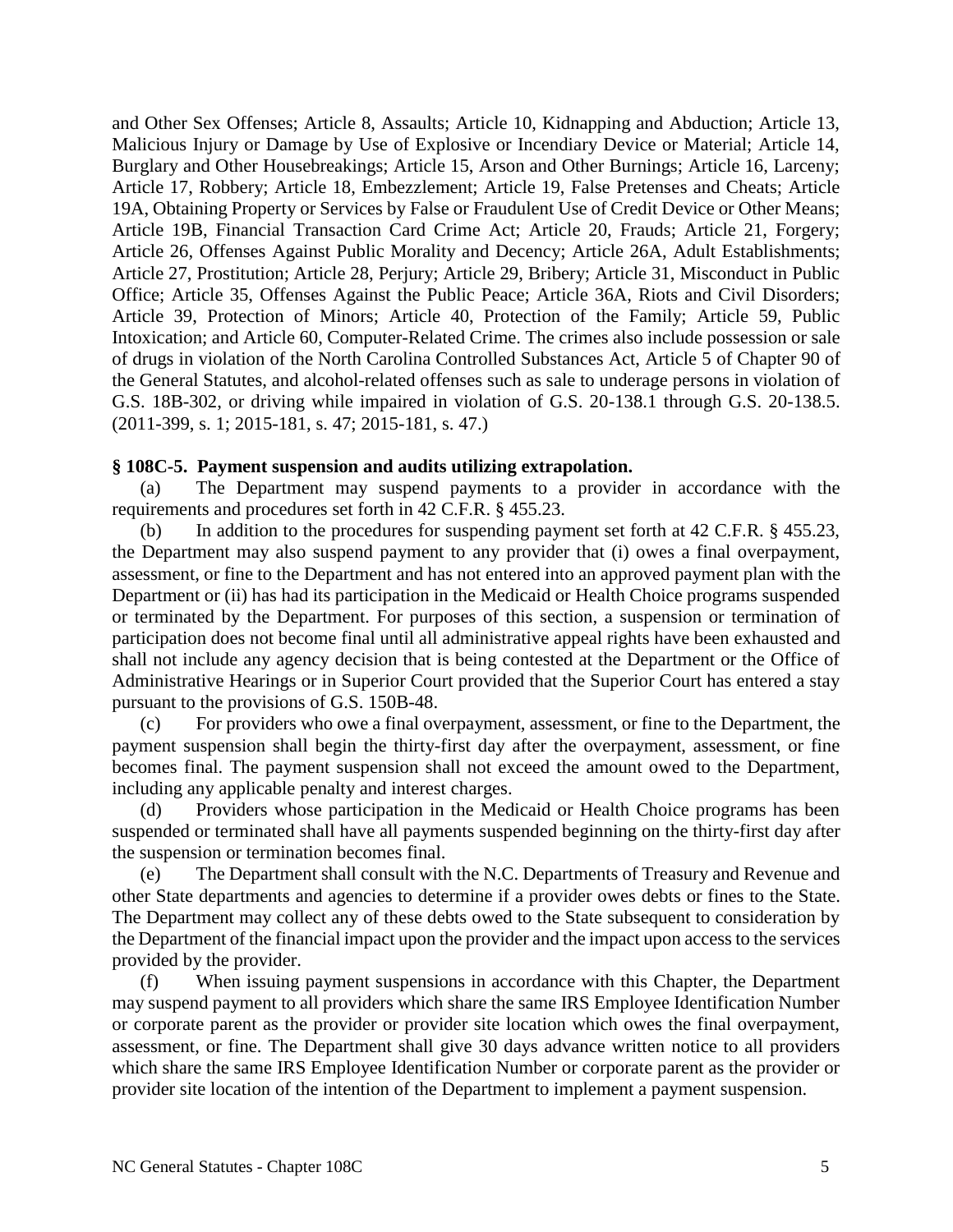(g) The Department is authorized to approve a payment plan for a provider to pay a final overpayment, assessment, or fine including interest and any penalty. The payment plan can include a term of up to 24 months. The Department shall establish in rule the conditions of such provider payment plans. Nothing in this subsection shall prevent the provider and the Department from mutually agreeing to modifications of a payment plan.

(h) All payments suspended in accordance with this Chapter shall be applied toward any final overpayment, assessment, or fine owed to the Department.

(i) Prior to extrapolating the results of any audits, the Department shall demonstrate and inform the provider that (i) the provider failed to substantially comply with the requirements of State or federal law or regulation or (ii) the Department has a credible allegation of fraud concerning the provider. Nothing in the subsection shall be construed to prohibit the Department from identifying the extrapolated overpayment amount in the same notice that meets the requirements of this subsection.

(j) Audits that result in the extrapolation of results must be performed and reviewed by individuals who shall be credentialed by the Department, as applicable, in the matters to be audited, including, but not limited to, coding or specific clinical issues.

(k) The Department, prior to conducting audits that result in the extrapolation of results shall identify to the provider the matters to be reviewed and specifically list the clinical, including, but not limited to, assessment of medical necessity, coding, authorization, or other matters reviewed and the time periods reviewed.

(l) For those matters and time periods identified in subsection (k) of this section, the provider shall not be subject to further audits by the Department, unless the Department receives a credible allegation of fraud concerning the same time period or the federal government initiates action based on allegations of fraud or other illegal activity for the same time period.

(m) The Department may specify in rules the means by which a provider may conduct voluntary self-audits upon matters subject to audit by the Department. The Department has the authority to review the self-audit for compliance with requirements of State or federal law and regulation and may reject any self-audit conducted by a provider found not in compliance. Upon the provider's payment or payment agreement for any final overpayment, assessment, or fine arising from the provider's self-audit, the provider shall not be subject to further audits by the Department of the matters and time periods subject to the provider's self-audit, except where the Department has received a credible allegation of fraud or the federal government initiates action based on allegations of fraud or other illegal activity for the same time period.

(n) The results of audits that result in the extrapolation of results may be challenged by a provider within the limited or moderate risk categories, pursuant to G.S. 108C-3.

- (1) The provider shall notify the Department within 15 days of receipt of the tentative audit results of the provider's challenge of the Department's results under this subsection. The provider's notification shall select the means of challenging the error rate found by the Department.
- (2) The provider may challenge the error rate found by the Department by doing one of the following:
	- a. Conducting a one hundred percent (100%) file review of those matters and time periods identified in subsection (k) of this section and providing the results to the Department within 60 days from the date of the receipt of the Department's notice of tentative audit results.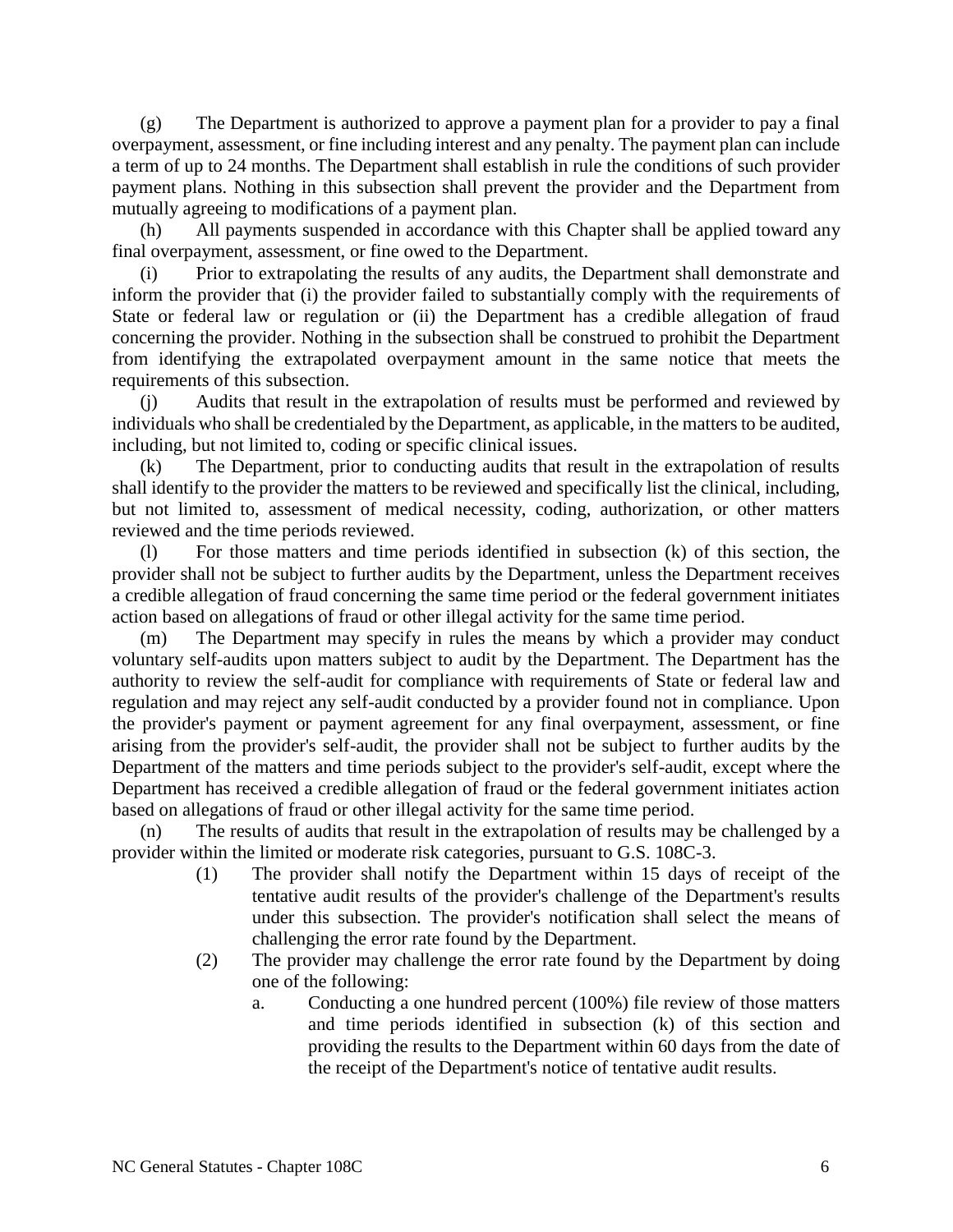- b. Conducting a second audit upon a sample identified and produced by the Department utilizing the same statistical and sampling methodology to produce a sample twice the size of the original sample to review those matters and time periods identified in subsection (k) of this section. The Department shall provide a new sample to the provider within 30 days from the date of receipt of a provider's request. The provider shall have 60 days from receipt of the new sample to conduct the audit and provide the results to the Department.
- (3) The results of an audit conducted by the provider pursuant to this subsection shall be binding upon the provider. The Department has the authority to review the provider's audit for compliance with the requirements of State and federal law and regulation and may reject any audit conducted by a provider pursuant to this subsection found not in compliance.
- (4) Nothing in this subsection shall limit a provider from challenging the accuracy of the Department's audit, the statistical methodology of the Department's original sample, or the credentials of the individuals who performed and reviewed the audit.

(o) The Department shall permit limited correction of clerical, typographical, scrivener's, and computer errors by the provider prior to final determination of any audit.

(p) The provider shall have no less than 30 days from the date of the receipt of the Department's notice of tentative audit results to provide additional documentation not provided to the Department during any audit.

(q) Except as required by federal agency, law, or regulation, or instances of credible allegation of fraud, the provider shall be subject to audits which result in the extrapolation of results for a time period of up to 36 months from date of payment of a provider's claim.

(r) At least annually, the Department shall publish notice of the intention to use audits that result in the extrapolation of results upon its Web site. Such notice shall include the services, provider types, audit elements, and the time periods subject to audit.

(s) Nothing in this Chapter shall be construed to prevent the Department from conducting unannounced or targeted audits of providers.

(t) Nothing in this Chapter shall be construed to prohibit the Department from utilizing a contractor to send notices to providers on behalf of the Department. (2011-399, s. 1; 2014-100, ss. 12H.26(a), (b).)

## **§ 108C-5.1. Post-payment review and recovery audit contracts.**

The Department shall not pay contingent fees pursuant to any contract with an entity conducting Medicaid post-payment reviews or Recovery Audit Contractor (RAC) audits before all appeal rights have been exhausted. Any contingent fee for Medicaid post-payment reviews or RAC audits shall be calculated as a percentage of the amount of the final overpayment, as defined in G.S. 108C-2(5). The State share of the contingent fee paid for Medicaid post-payment reviews or RAC audits shall not exceed the State share of the amount actually recovered by the Department and applied to the final overpayment. (2013-360, s. 12H.16(b).)

#### **§ 108C-6. Agents, clearinghouses, and alternate payees; registration required.**

The Department is authorized to establish a registry of billing agents, clearinghouses, and/or alternate payees that submit claims on behalf of providers and to charge a fee to recover the costs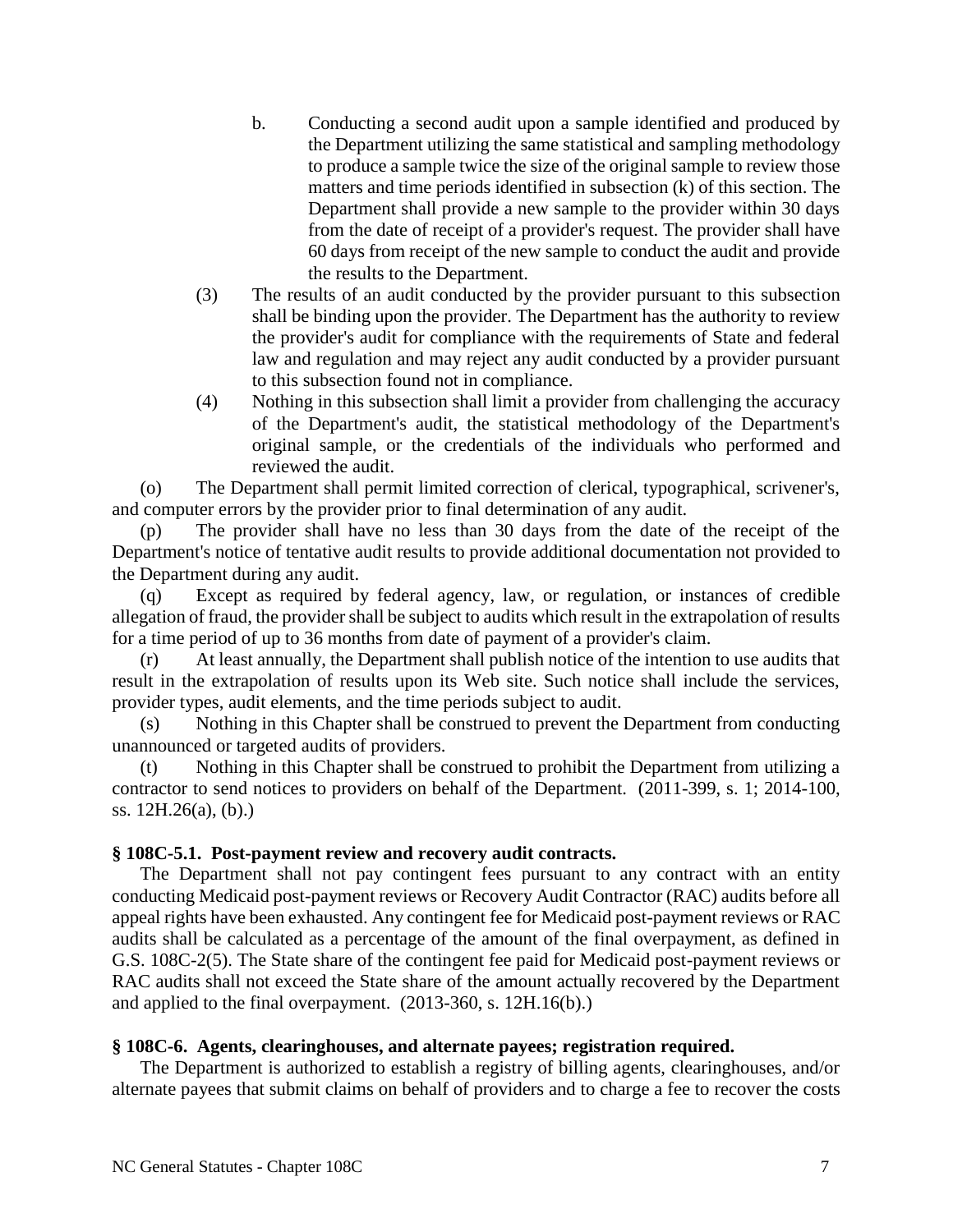of maintaining the registry in accordance with 42 U.S.C. § 1396a(a)(79) and implementing regulations. All billing agents, clearinghouses, or alternate payees shall register with the Department before submitting claims on behalf of providers or within six months of enactment of this Chapter, whichever is later. Any billing agent, clearinghouse, or alternate payee that fails to register with the Department prior to submitting claims on behalf of providers shall be excluded from the registry for a period not to exceed one year. (2011-399, s. 1.)

## **§ 108C-7. Prepayment claims review.**

(a) In order to ensure that claims presented by a provider for payment by the Department meet the requirements of federal and State laws and regulations and medical necessity criteria, a provider may be required to undergo prepayment claims review by the Department. Grounds for being placed on prepayment claims review shall include, but shall not be limited to, receipt by the Department of credible allegations of fraud, identification of aberrant billing practices as a result of investigations, data analysis performed by the Department, the failure of the provider to timely respond to a request for documentation made by the Department or one of its authorized representatives, or other grounds as defined by the Department in rule.

(b) Providers shall not be entitled to payment prior to claims review by the Department. The Department shall notify the provider in writing of the decision and the process for submitting claims for prepayment claims review. The written notice shall be deposited, first-class postage prepaid, in the United States mail and addressed to the most recent address given by the provider to the Department. The prepayment claims review shall be instituted no less than 20 calendar days from the date of the mailing of written notification. The notice shall contain all of the following:

- (1) An explanation of the Department's decision to place the provider on prepayment claims review.
- (2) A description of the review process and claims processing times.
- (3) A description of the claims subject to prepayment claims review.
- (4) A specific list of all supporting documentation that the provider will need to submit to the prepayment review vendor for all claims that are subject to the prepayment claims review.
- (5) The process for submitting claims and supporting documentation.
- (6) The standard of evaluation used by the Department to determine when a provider's claims will no longer be subject to prepayment claims review.

(c) For any claims in which the Department has given prior authorization, prepayment review shall not include review of the medical necessity for the approved services.

(d) The Department shall process all clean claims submitted for prepayment review within 20 calendar days of receipt of the supporting documentation for each claim by the prepayment review vendor. To be considered by the Department, the documentation submitted must be complete, legible, and clearly identify the provider to which the documentation applies. If the provider failed to provide any of the specifically requested supporting documentation necessary to process a claim pursuant to this section, the Department shall send to the provider written notification of the lacking or deficient documentation within 15 calendar days of the due date of requested supporting documentation. The Department shall have an additional 20 days to process a claim upon receipt of the documentation.

(e) The provider shall remain subject to the prepayment claims review process until the provider achieves three consecutive months with a minimum seventy percent (70%) clean claims rate, provided that the number of claims submitted per month is no less than fifty percent (50%)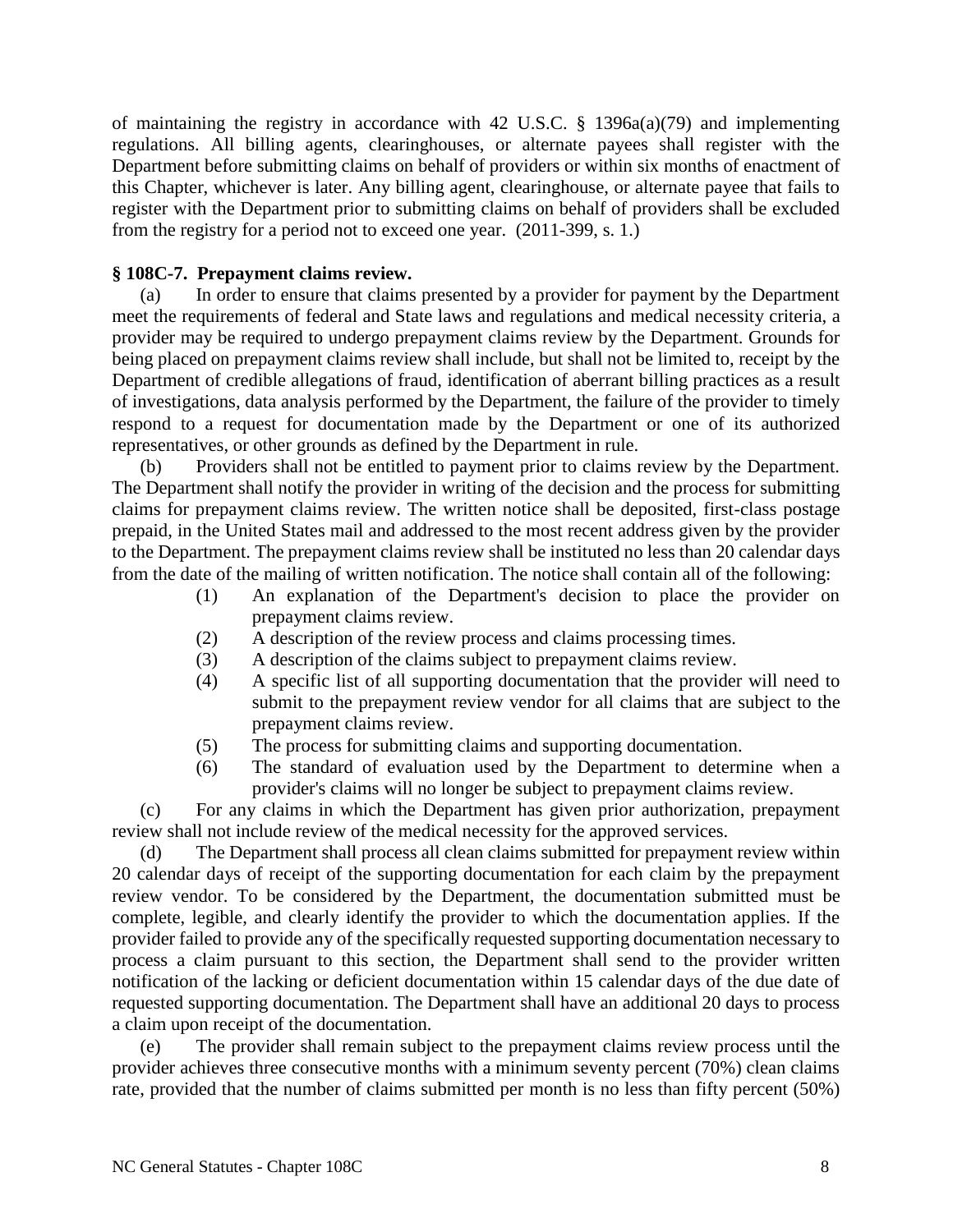of the provider's average monthly submission of Medicaid claims for the three-month period prior to the provider's placement on prepayment review. If a provider does not submit any claims following placement on prepayment review in any given month, then the claims accuracy rating shall be zero percent (0%) for each month in which no claims were submitted. If the provider does not meet the seventy percent (70%) clean claims rate minimum requirement for three consecutive months within six months of being placed on prepayment claims review, the Department may implement sanctions, including termination of the applicable Medicaid Administrative Participation Agreement, or continuation of prepayment review. The Department shall give adequate advance notice of any modification, suspension, or termination of the Medicaid Administrative Participation Agreement.

Prepayment claims review shall not continue longer than 24 consecutive months unless the Department has initiated the termination or other sanction of the provider and the provider has appealed that termination or sanction. If the Department has initiated the termination or other sanction of the provider and the provider has appealed that termination or sanction, then the provider shall remain on prepayment review until the final disposition of the Department's termination or other sanction of the provider.

(e1) Failure of a provider to meet the seventy percent (70%) clean claims rate minimum requirement may result in a termination action. A termination action taken shall reflect the failure of the provider to meet the seventy percent (70%) clean claims rate minimum requirement and shall result in exclusion of the provider from future participation in the Medicaid program. If a provider fails to meet the seventy percent (70%) clean claims rate minimum requirement and subsequently requests a voluntary termination, the termination shall reflect the provider's failure to successfully complete prepayment claims review and shall result in exclusion of the provider from future participation in the Medicaid program.

(e2) A provider shall not withhold claims to avoid the claims review process. Any claims for services provided during the period of prepayment review may still be subject to review prior to payment regardless of the date the claims are submitted and regardless of whether the provider has been taken off of prepayment review for any reason, including attaining a minimum of seventy percent (70%) clean claims rate for three consecutive months, the expiration of the 24-month time limit, or the termination of the provider.

(f) The decision to place or maintain a provider on prepayment claims review does not constitute a contested case under Chapter 150B of the General Statutes. A provider may not appeal or otherwise contest a decision of the Department to place or maintain a provider on prepayment review.

(g) If a provider elects to appeal the Department's decision to impose sanctions on the provider as a result of the prepayment review process to the Office of Administrative Hearings, then the provider shall have 45 days from the date that the appeal is filed to submit any documentation or records that address or challenge the findings of the prepayment review. The Department shall not review, and the administrative law judge shall not admit into evidence, any documentation or records submitted by the provider after the 45-day deadline. In order for a provider to meet its burden of proof under G.S. 108C-12(d) that a prior claim denial should be overturned, the provider must prove that (i) all required documentation was provided at the time the claim was submitted and was available for review by the prepayment review vendor and (ii) the claim should not have been denied at the time of the vendor's initial review. (2011-399, s. 1; 2017-57, s. 11H.19(a).)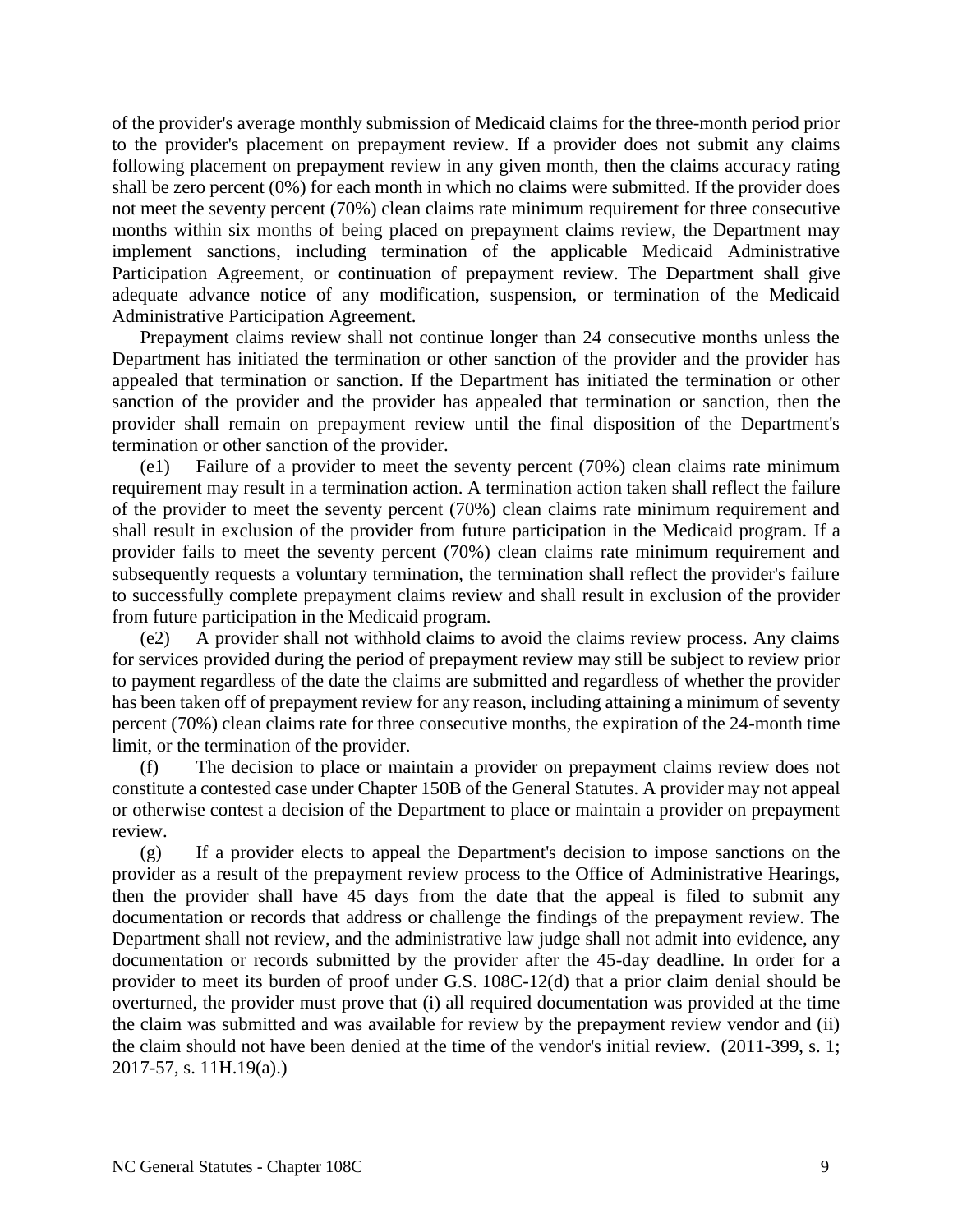#### **§ 108C-8. Threshold recovery amount.**

The Department shall not pursue recovery of Medicaid or Health Choice overpayments owed to the State for any total amount less than one hundred fifty dollars (\$150.00) unless directed to do so by the Centers for Medicare and Medicaid Services or unless such recovery would be cost-effective and in the best interest of the State of North Carolina and Medicaid recipients. (2011-399, s. 1.)

## **§ 108C-9. Provider enrollment criteria.**

(a) Applicants who submit an initial application for enrollment in North Carolina Medicaid or North Carolina Health Choice shall be required to submit an attestation and complete trainings prior to being enrolled.

(b) The applicant's attestation shall contain a statement that the applicant's organization has met the minimum business requirements necessary to comply with all federal and State requirements governing the Medicaid and Children's Health Insurance programs, does not owe any outstanding taxes or fines to the U.S. or North Carolina Departments of Revenue or Labor or the Division of Employment Security (DES) of the Department of Commerce, does not owe any final overpayment, assessment, or fine to the North Carolina Medicaid or North Carolina Health Choice programs or any other State Medicaid or Children's Health Insurance program, and has implemented a corporate compliance program as required under federal law. The Department shall set forth by rule the minimum business requirements necessary to comply with all federal and State requirements governing the Medicaid and Children's Health Insurance Program.

(c) Prior to being initially enrolled in the North Carolina Medicaid or Health Choice programs, an applicant's representative shall attend trainings as designated by the Department in rules, including, but not limited to, the following:

- (1) The Basic Medicaid Billing Guide, common billing errors, and how to avoid them.
- (2) Audit procedures, including explanation of the process by which the Department extrapolates audit results.
- (3) How to identify Medicaid recipient fraud.
- (4) How to report suspected fraud or abuse.
- (5) Medicaid recipient due process and appeal rights.

Online training shall be available for completion through the Department's Web site. The Department may charge a fee to recover costs of such trainings.

(d) Making any materially false or misleading statement in an attestation or enrollment application shall be grounds for denial, termination of, or permanent exclusion from enrollment in the North Carolina Medicaid or North Carolina Health Choice programs. (2011-399, s. 1; 2011-401, s. 5.1.)

## **§ 108C-10. Change of ownership and successor liability.**

(a) For providers subject to this Chapter, any of the following occurrences shall constitute a change of ownership:

- (1) In the case of a partnership, the removal, addition, or substitution of a partner, unless the partners expressly agree otherwise, as permitted by Chapter 59 of the General Statutes.
- (2) In the case of a Limited Liability Company (LLC), the withdrawal or removal of a member, or when a person acquires a membership interest from the LLC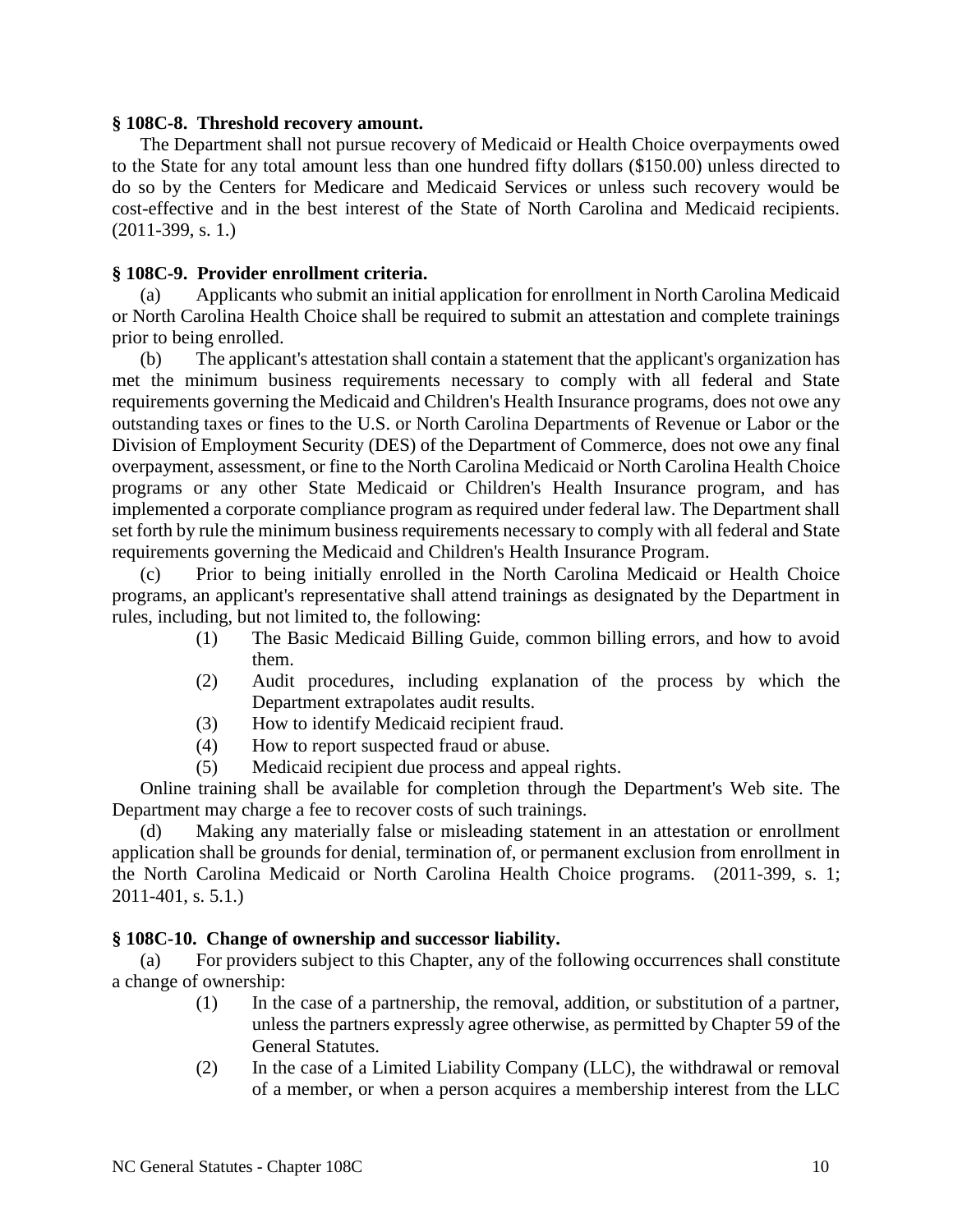or when a business entity converts or merges into the LLC pursuant to Chapter 57A of the General Statutes.

- (3) In the case of an unincorporated sole proprietorship, the transfer of title and property of the provider that constitute the provider's business of providing services, goods, supplies, or merchandise to a Medicaid or Health Choice recipient to another party.
- (4) The merger of the provider corporation into another corporation, or the consolidation of two or more corporations, resulting in the creation of a new corporation. Transfer of corporate stock or the merger of another corporation into the provider corporation shall not constitute change of ownership. Merger of related provider corporations shall not constitute a change in ownership.
- (5) The lease of all or part of a provider's facility that will continue to be utilized for the provision of services, goods, supplies, or merchandise to a Medicaid or Health Choice recipient shall constitute a change of ownership of the leased portion.

(b) A provider must notify the Department at least 30 calendar days prior to the effective date of any change of ownership.

(c) An assigned Medicaid administrative participation or enrollment agreement shall be subject to all applicable statutes and regulations and to the terms and conditions under which it was originally issued including, but not limited to, both of the following:

- (1) Any existing plan of correction.
- (2) Payment of any outstanding final overpayments, assessments, or fines owed to the Department.

(d) The Department shall not as a condition of enrollment require a provider to accept an assigned Medicaid administrative participation or enrollment agreement upon a change in ownership. (2011-399, s. 1.)

# **§ 108C-11. Cooperation with investigations and audits.**

(a) Providers shall cooperate with all announced and unannounced site visits, audits, investigations, post-payment reviews, or other program integrity activities conducted by the Department. Providers who fail to grant prompt and reasonable access or who fail to timely provide specifically designated documentation to the Department may be terminated from the North Carolina Medicaid or North Carolina Health Choice programs.

(b) The Department shall make all attempts to examine documentation without interfering with the clinical activities of the provider while conducting activities on the provider's premises.

(c) Nothing in this Chapter shall be construed to limit the ability of the federal government, the Centers for Medicare and Medicaid Services, the U.S. Department of Health and Human Services Office of Inspector General, the U.S. Department of Justice, or any of the foregoing entities' contractors or agents, to enforce federal requirements for the submission of documentation in response to an audit or investigation. (2011-399, s. 1.)

# **§ 108C-12. Appeals by Medicaid providers and applicants.**

(a) General Rule. – Notwithstanding any provision of State law or rules to the contrary, this section shall govern the process used by a Medicaid provider or applicant to appeal an adverse determination made by the Department.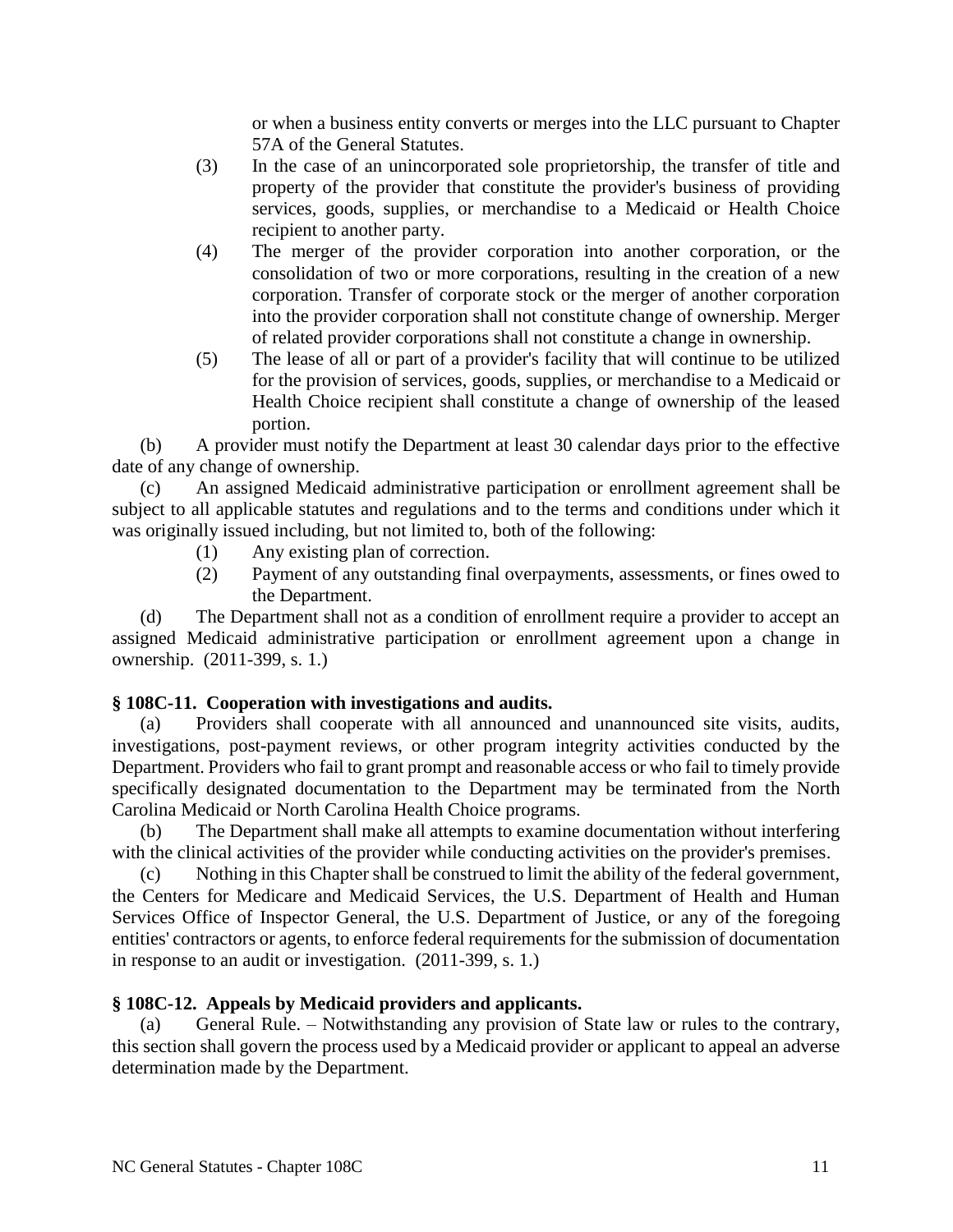(b) Appeals. – Except as provided by this section, a request for a hearing to appeal an adverse determination of the Department under this section is a contested case subject to the provisions of Article 3 of Chapter 150B of the General Statutes.

(c) Final Decision. – The Office of Administrative Hearings shall make a final decision within 180 days of the date of filing of the appeal with the Office of Administrative Hearings. The time to make a final decision shall be extended in the event of delays caused or requested by the Department.

(d) Burden of Proof. – The petitioner shall have the burden of proof in appeals of Medicaid providers or applicants concerning an adverse determination. (2011-399, s. 1; 2014-100, s.  $12H.27(a)$ .)

# **§ 108C-13. Certain waivers of Medicaid and Health Choice co-payments prohibited.**

(a) No provider that has obtained a permit pursuant to G.S. 90-85.21 or G.S. 90-85-21A shall waive the collection of co-payments owed by recipients of Medicaid and Health Choice, as required by the respective program, with the intent to induce recipients to purchase, lease, or order items or services from the permitted provider. For enforcement purposes, a permitted provider that waives a co-payment owed by a recipient of Medicaid or Health Choice is in violation of this subsection regardless of the monetary amount that is waived by the permitted provider. A permitted provider shall not be in violation of this subsection if the provider waives a co-payment owed by a recipient of Medicaid or Health Choice for any of the following reasons:

- (1) The waiver is authorized under the Medical Assistance Program or the North Carolina Health Insurance Program for Children.
- (2) The permitted provider determines on an individual basis that the collection of the co-payment amount would create a substantial financial hardship for the recipient, provided the waiver of co-payments is not a regular business practice of the provider. For the purposes of this subdivision, a provider shall be considered engaged in the regular business practice of waiving co-payments if the permitted provider holds himself or herself out to recipients as waiving required co-payments.
- (3) The permitted provider has made a good-faith effort to collect the co-payment amount, but the permitted provider's reasonable collection efforts fail.
- (4) The permitted provider is a health care facility regulated pursuant to Chapter 131E or Chapter 122C of the General Statutes or that is owned or operated by the State of North Carolina.

(b) A violation of this section shall result in suspension or termination by the Department of a permitted provider's participation in Medicaid and Health Choice in accordance with administrative sanctions and remedial measures established by the Department for violations of this section. (2013-145, s. 1.)

## **§ 108C-14. Provider performance bonds.**

(a) Subject to the provisions of this section, the Department may require Medicaid-enrolled providers to purchase a performance bond in an amount not to exceed one hundred thousand dollars (\$100,000) naming as beneficiary the Department of Health and Human Services, Division of Health Benefits, or provide to the Department a validly executed letter of credit or other financial instrument issued by a financial institution or agency honoring a demand for payment in an equivalent amount. The Department may require the purchase of a performance bond or the